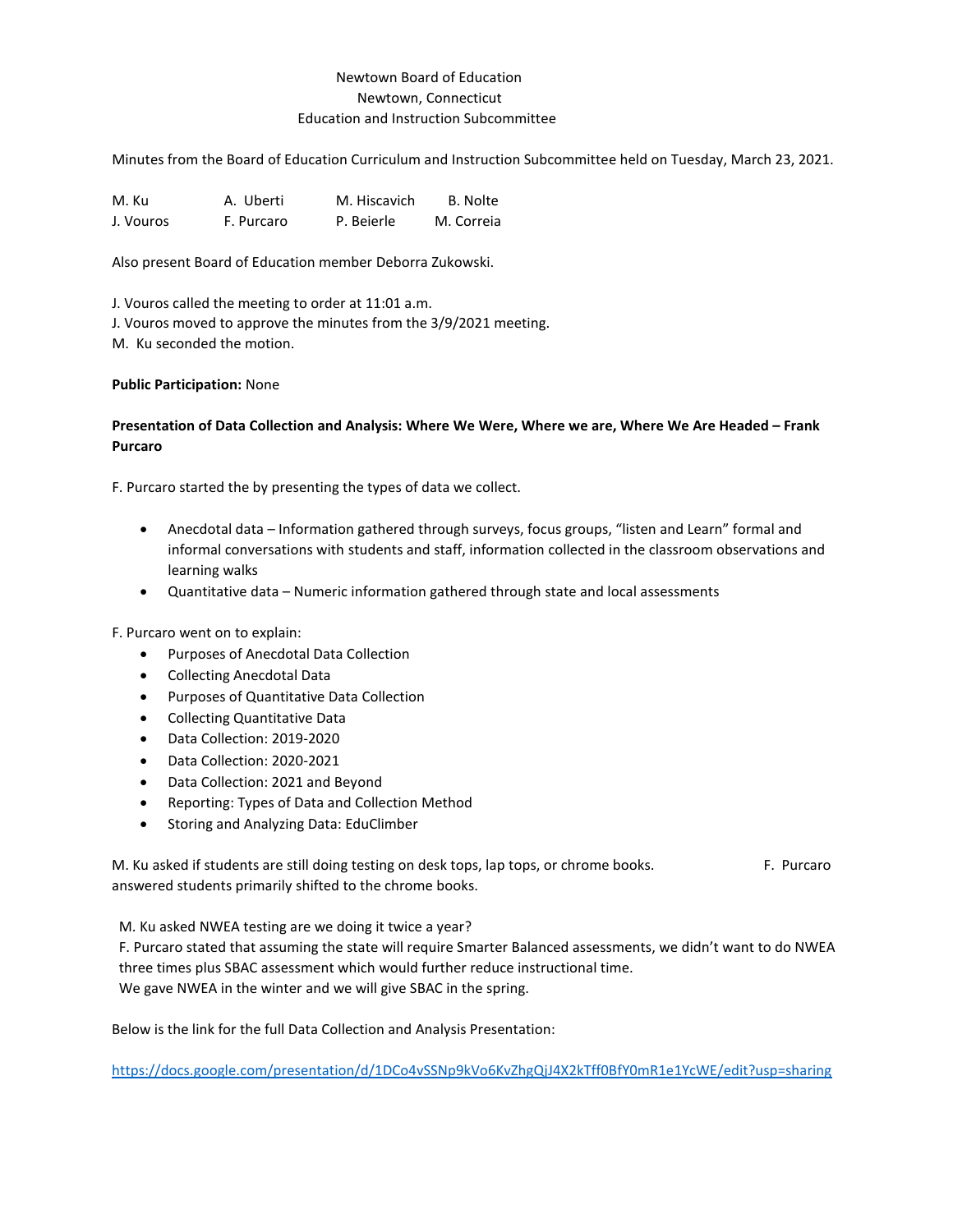Anne Uberti added that F. Purcaro met with our school-based team to help them interpret results in order to use the information to address any gaps or learning loss.

## **Presentation: Revisiting First Year Band Pathways – M. Hiscavich, P. Beierle, B. Nolte, M. Correia**

M. Hiscavich started the presentation by stating that they started with the band pathway at the middle school. We used that as a model for what our goals are, what direction we want to take it, and how we think it can benefit students. We are trying to create balanced bands. We are trying to create successful pathways for all students. Students sometimes pick an instrument that is not a good fit. They then want to give up. We are teaching them about perseverance and not to give up.

P. Beierle explained that they are trying to help first time instrument students make a choice for the right fit when choosing an instrument. Students sometimes pick an instrument that is too heavy for them. They explored how different school districts approach this and found a program in Lynnville, Wisconsin that offered flute, clarinet, trumpet, low brass and percussion. After the first year add saxophone, French horn, add more specialty instruments. Modeling this approach will hopefully fill out the band and achieve what we really need all the way up to the high school for more balance. It may also help keep students in the band because the numbers really drop off after Reed. While we want to encourage the best choices, the will not say no to any of the choices the students make the first year.

B. Nolte added that this will result in fewer groupings which allows them to give specialized instruction, for example, the beginning flute players. Right now we would group the clarinets with the flutes but they are totally different. Students are easily discouraged when they are not as successful as their peers on other instruments. We are trying to re-structure the pathways in the  $5<sup>th</sup>$  grade level, so that more students are successful with their instrument at the  $6<sup>th</sup>$  grade level.

M. Hiscavich stated that the hope is to get students to continue on with their instrument into  $6<sup>th</sup>$  grade, then onto  $7<sup>th</sup>$  and 8<sup>th</sup> grade. We want the students to happy and successful with their instrument. As they gain mastery over an instrument, we would encourage them to try others.

#### **Assistant Superintendent Update – Anne Uberti**

A. Uberti revisited the discussion from the last meeting regarding math 5 placement, particularly the placement test. Previously, she stated it would be an assessment designed to measure mastery of  $4<sup>th</sup>$  grade content and wanted to clarify that while we are expecting students to demonstrate mastery of 4th grade content they will also be assessed on their understanding and knowledge of some  $5<sup>th</sup>$  grade content since the plus class is designed for students at an advanced level of mathematical understanding. The assessment would help identify students who have not only mastered the  $4<sup>th</sup>$  grade content but for those who skills and knowledge extend above and beyond grade level.

Previously, Mr. Vouros had requested to have the Math 5 Plus teachers to present to C & I prior to the end of the school year. A. Uberti agreed that a presentation is due but thinks it makes more sense to have that presentation in the fall. There are a few reasons for this. There are no planned changes for 5 Plus next year but there may future considerations as we change the math program. Teachers have noted that both programs are much more rigorous than our current programs and we need to give our 5 Plus teachers time to look at how this compares to what we have been doing with our 5 Plus students in the past. We also only have one teacher who has been teaching math 5+ for more than a year. Matt Dalton joined Jon Hull as a Math 5 Plus teacher is in his first year of teaching grade 5 Math and his first year teaching a Plus section. A. Uberti thinks it would be good for them to finish out this year and then to come together with Jess Fonovic, Reed Math Specialist, put together a presentation on where we are in terms of our plus class in  $5<sup>th</sup>$  and  $6<sup>th</sup>$  grade late next fall.